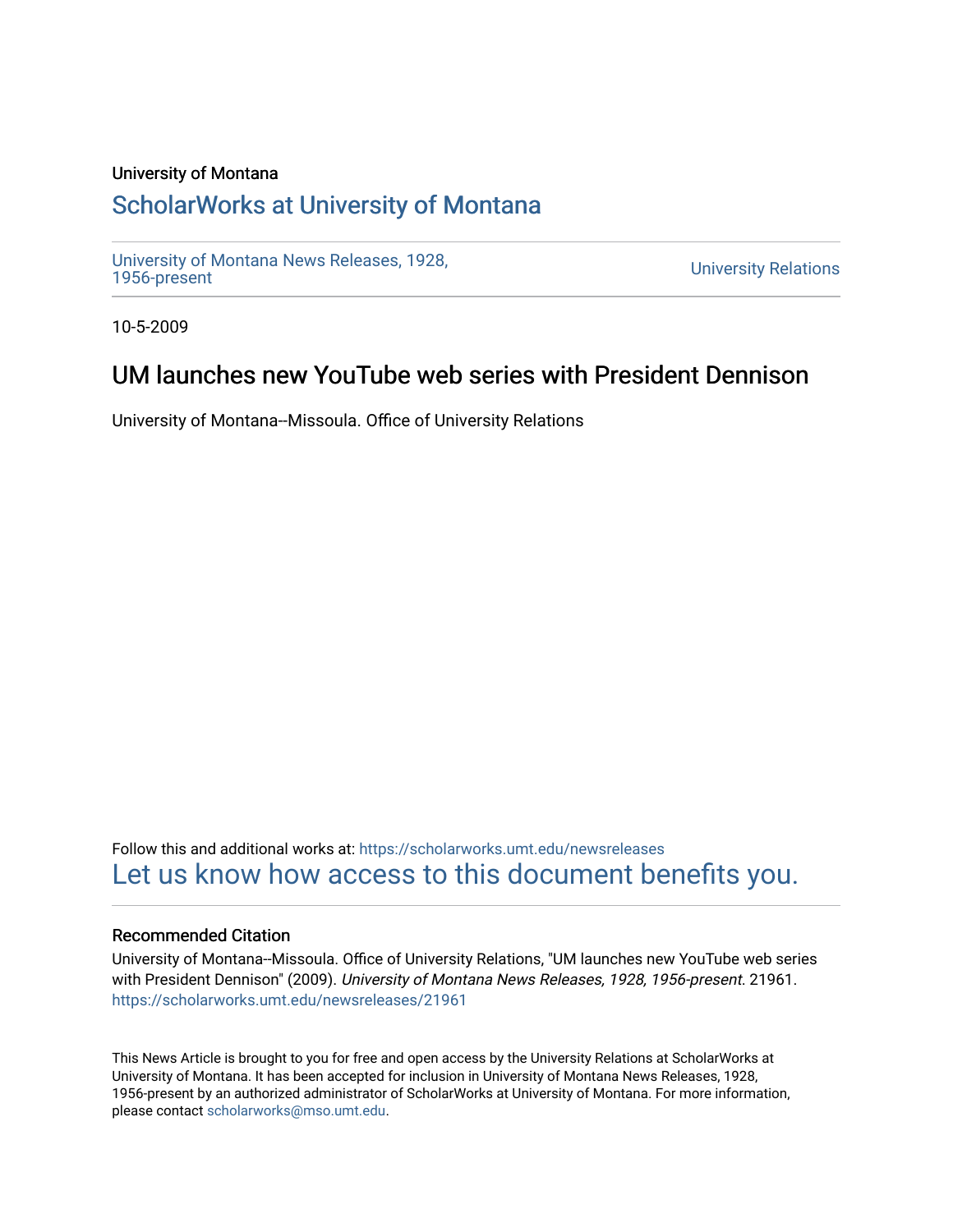

UNIVERSITY RELATIONS • MISSOULA. MT 59812 • 406.243.2522 • FAX: 406.243.4520

# *<u>r</u>*

Oct. 5, 2009

**Contact:** Brianne Burrowes, Montanan editor-in-chief, University Relations, 406-243-2488, [brianne.burrowes@umontana.edu](mailto:brianne.burrowes@umontana.edu).

**UM LAUNCHES NEW YOUTUBE WEB SERIES WITH PRESIDENT DENNISON MISSOULA -**

A new Web exclusive video series titled, "YouChat With President Dennison" launched today on The University of Montana's official YouTube channel.

The new series is aimed at UM's student body and gives UM President George Dennison an opportunity to address students directly about issues and decisions made at the administrative level on current topics that are relevant to their college experience.

"It's not atypical for university presidents to address students, staff, faculty and public through yearly 'State of the University addresses,"' said Brianne Burrowes of University Relations, the host and a co-executive producer of the series. "We want to provide a way for students to better connect with President Dennison beyond listening to a typical speech. So we decided to pivot off President Barack Obama's weekly YouTube addresses and speak to our students through a medium of growing relevance to them - the Web."

The series, which is filmed and edited by two UM students, draws inspiration from skate videos and late-night TV, so UM can better identify with its college-aged audience.

In the first video Dennison discusses the campus building boom and renovations to existing buildings and when UM anticipates completion of the projects. The second video highlights UM Homecoming festivities. A third video, in which Dennison discusses steps campus is taking to protect student health during an H1N1 epidemic, will premiere Friday, Oct.